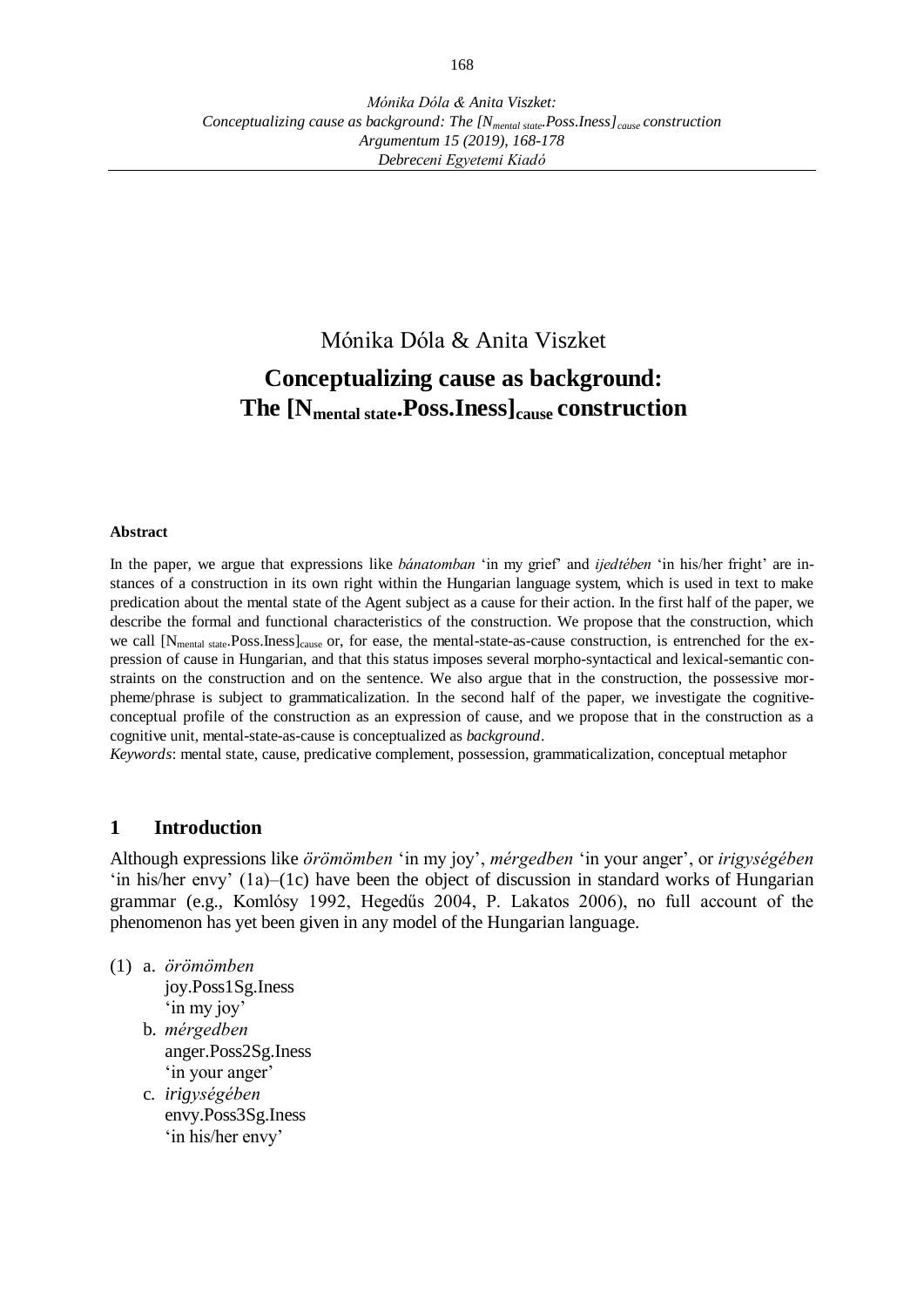In the paper, we describe the characteristic features of the expressions in question, and we argue for them to be viewed as instances of a construction in its own right within the Hungarian language system. After that, we analyze the cognitive-conceptual profile of the construction as an expression of cause.

# **2 Description of the phenomenon**

## *2.1 Earlier accounts*

P. Lakatos (2006), following in the footsteps of Keszler's (2000) traditional descriptive grammar, lists expressions like (1a)–(1c) under the category of adverbial syntagmas of cause. The list also includes other nouns with the inessive suffix, but without the possessive morpheme (2a). Although causality is an important element of the expressions in question, it is essential to set them apart from similar expressions since in many respects, they behave differently in the sentence: for instance, while the expressions in (2a) and (2b) stand with the definite article, the one in (2c) cannot stand with it.

| (2) | a. elfárad                                      | a.              | munkában           |  |  |  |  |
|-----|-------------------------------------------------|-----------------|--------------------|--|--|--|--|
|     | vp.get-tired.Pr3SgIndef the                     |                 | work.Iness         |  |  |  |  |
|     | 's/he gets tired from work'                     |                 |                    |  |  |  |  |
|     | b. elsárgul                                     | $a\overline{z}$ | irigységtől        |  |  |  |  |
|     | vp.go-yellow.Pr3SgIndef the                     |                 | envy.Ablat         |  |  |  |  |
|     | 's/he turns green with envy'                    |                 |                    |  |  |  |  |
|     | c. elájul                                       | $a^*a$          | félelmében         |  |  |  |  |
|     | vp.faint.Pr3SgIndef                             | the             | fear.Poss3Sg.Iness |  |  |  |  |
|     | intended meaning: 's/he faints in her/his fear' |                 |                    |  |  |  |  |

In his structuralist-generative work, Komlósy (1992) investigates the expressions at hand within a more special group, which he calls predicative complements. Predicative complements are constituents that, apart from the main predicate of the sentence, make further predications about single arguments in the sentence or about the proposition as a whole (3).

(3) *In his resentment, John served the soup cold.* (after Komlósy 1992: 411)  $\rightarrow$  John served the soup. The soup is cold. John is resentful.

Komlósy (1992) defines five distinctive formal characteristics of expressions like *ijedtében* 'in his/her fright'. First, although they feature the possessive personal suffix and they formally look like "normal" possessive phrases, they can never stand with the definite article (4a) as it is customary for "regular" possessives in Hungarian (4b). This behavior, however, makes them similar to other predicative complements, which can never be referential and which, therefore, must always stand without the definite article, at least in Hungarian. In other words, although "regular" Hungarian possessive phrases allow for the appearance of the article before them even as predicative complements (4b), these expressions can never stand with the definite article (4a).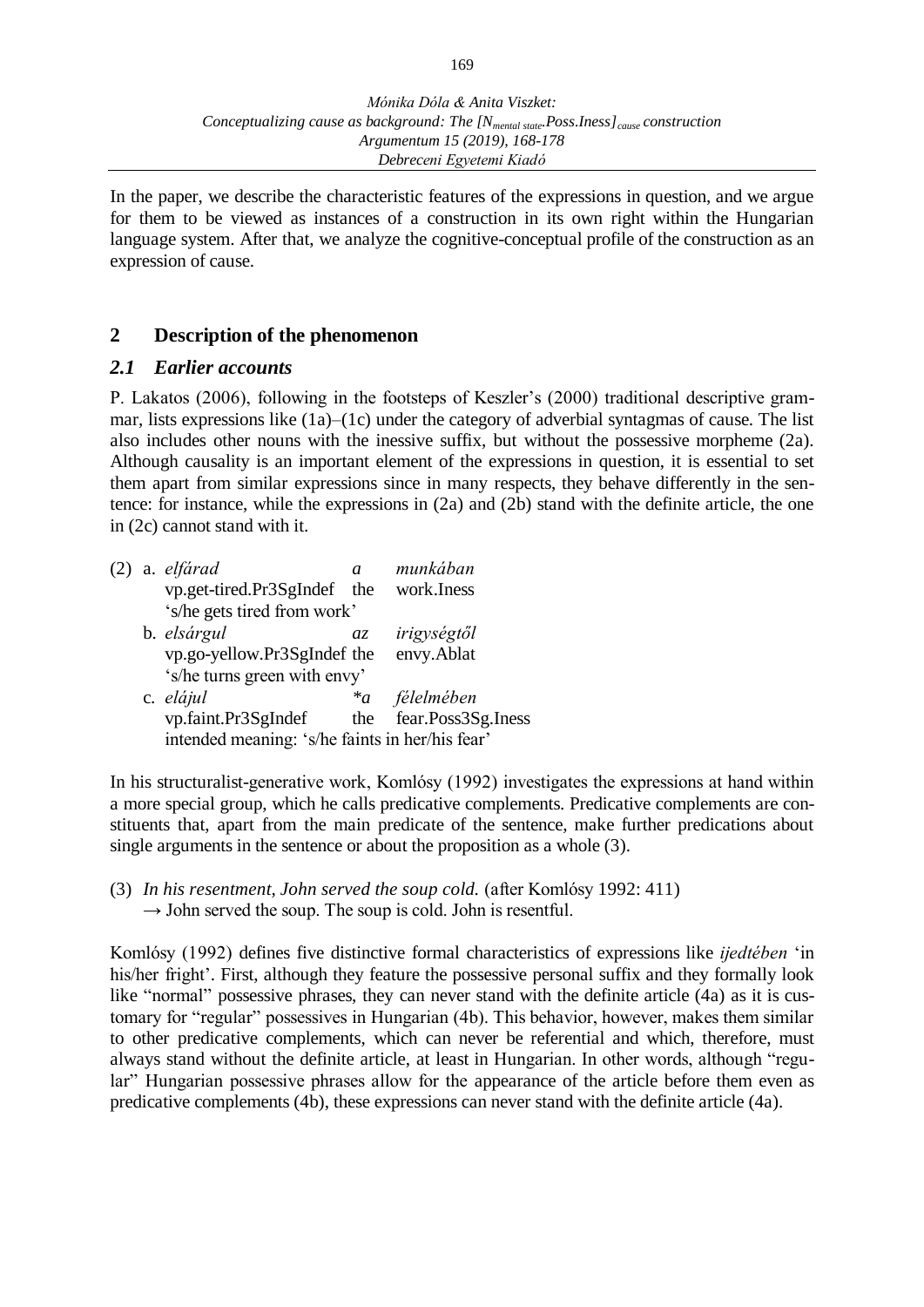|                                            |                                                        |           | $(4)$ a. Mari $(*a)$ bánatában<br>Mary (*the) grief.Poss3Sg.Iness cry.PTCP | sírva |  | fakadt.<br>burst.Past3SgIndef |                                                                          |
|--------------------------------------------|--------------------------------------------------------|-----------|----------------------------------------------------------------------------|-------|--|-------------------------------|--------------------------------------------------------------------------|
|                                            | 'In her grief, Mary burst out crying.'                 |           |                                                                            |       |  |                               |                                                                          |
|                                            | $\rightarrow$ Mari burst out crying. Mary is in grief. |           |                                                                            |       |  |                               |                                                                          |
|                                            | b. $(A)$                                               | megfázása |                                                                            | miatt |  | Mari otthon                   | <i>maradt.</i>                                                           |
|                                            |                                                        |           |                                                                            |       |  |                               | (the) vp.have-cold.NOM.Poss3Sg because-of Mary at-home stay.Past3SgIndef |
| 'Mary stayed at home because of her cold.' |                                                        |           |                                                                            |       |  |                               |                                                                          |
|                                            |                                                        |           | $\rightarrow$ Mary stayed at home. Mary had a cold.                        |       |  |                               |                                                                          |

Second, the "subjects" of these expressions – just like the "subjects" of all predicative complements – must always be referential; i.e., the constituents that they make predications about must always stand with the definite article in Hungarian (5a). (It must be noted though that the referential nature of the "subject" is only a requirement in neutral sentences, i.e., sentences that contain no heavily stressed preverbal contrastive focused constituent (5b).)

|                                                                       |                   | (5) a. *Kislány bánatában sírva                             |  | fakadt.                                                                    |     |         |  |
|-----------------------------------------------------------------------|-------------------|-------------------------------------------------------------|--|----------------------------------------------------------------------------|-----|---------|--|
|                                                                       |                   | little-girl grief.Poss3Sg.Iness cry.PTCP burst.Past3SgIndef |  |                                                                            |     |         |  |
|                                                                       | b. KISLÁNY fakadt |                                                             |  | sírva bánatában.                                                           | nem | KISFIÚ. |  |
|                                                                       |                   |                                                             |  | little-girl burst.Past3SgIndef cry.PTCP grief.Poss3Sg.Iness not little-boy |     |         |  |
| 'It was some LITTLE GIRL that burst out crying, not some LITTLE BOY.' |                   |                                                             |  |                                                                            |     |         |  |

Third, a distinguishing feature of the expressions under discussion is that they always relate to the subject of the sentence (6b), with whom they always show grammatical agreement for person and number. This is in contrast to other predicative complements, including "regular" possessive expressions, which are referentially free, cannot determine the morphological form of the subject, and do not show agreement with it (6a–6a''). In addition, while in "regular" possessive phrases the position for a possessor is filled with a pronounced or unpronounced possessor (6a–6a''), the position for a possessor in these expressions can never be filled  $(6b-6b'')$ .<sup>1</sup>

|                                            |  |  | $(6)$ a. A megfázása                                                   | miatt |  |  | Mari otthon maradt. |
|--------------------------------------------|--|--|------------------------------------------------------------------------|-------|--|--|---------------------|
|                                            |  |  | the vp.have-cold.NOM.Poss3Sg because-of Mary at-home stay.Past3SgIndef |       |  |  |                     |
| 'Mary stayed at home because of her cold.' |  |  |                                                                        |       |  |  |                     |

 $\overline{a}$ 

- a'. *A megfázásom miatt Mari otthon maradt*. the vp.have-cold.NOM.Poss1Sg because-of Mary at-home stay.Past3SgIndef
- a''. *Az én megfázásom miatt Mari otthon maradt.* the I vp.have-cold.NOM.Poss1Sg because-of Mary at-home stay.Past3SgIndef 'Mary stayed at home because of my cold.'

<sup>1</sup> Komlósy (1992) notes that there is another type of predicative free adjuncts also formed on a nominal base with a personal possessive suffix and the inessive case suffix, whose position for a possessor cannot be filled, either. This type includes expressions like *röptében* (fly.Nom.Poss3Sg.Iness, 'while in the air'), *futtában*  (run.Nom.Poss3Sg.Iness, 'hastily'), or *siettében* (hurry.Nom.Poss3Sg.Iness, 'hurriedly') etc., i.e., movementnouns formed with a very unique derivational process (with the *-(Vt)t* nominalizer, which must always be followed by a personal possessive suffix). These expressions, unlike our expressions, cannot be further complemented and are referentially free.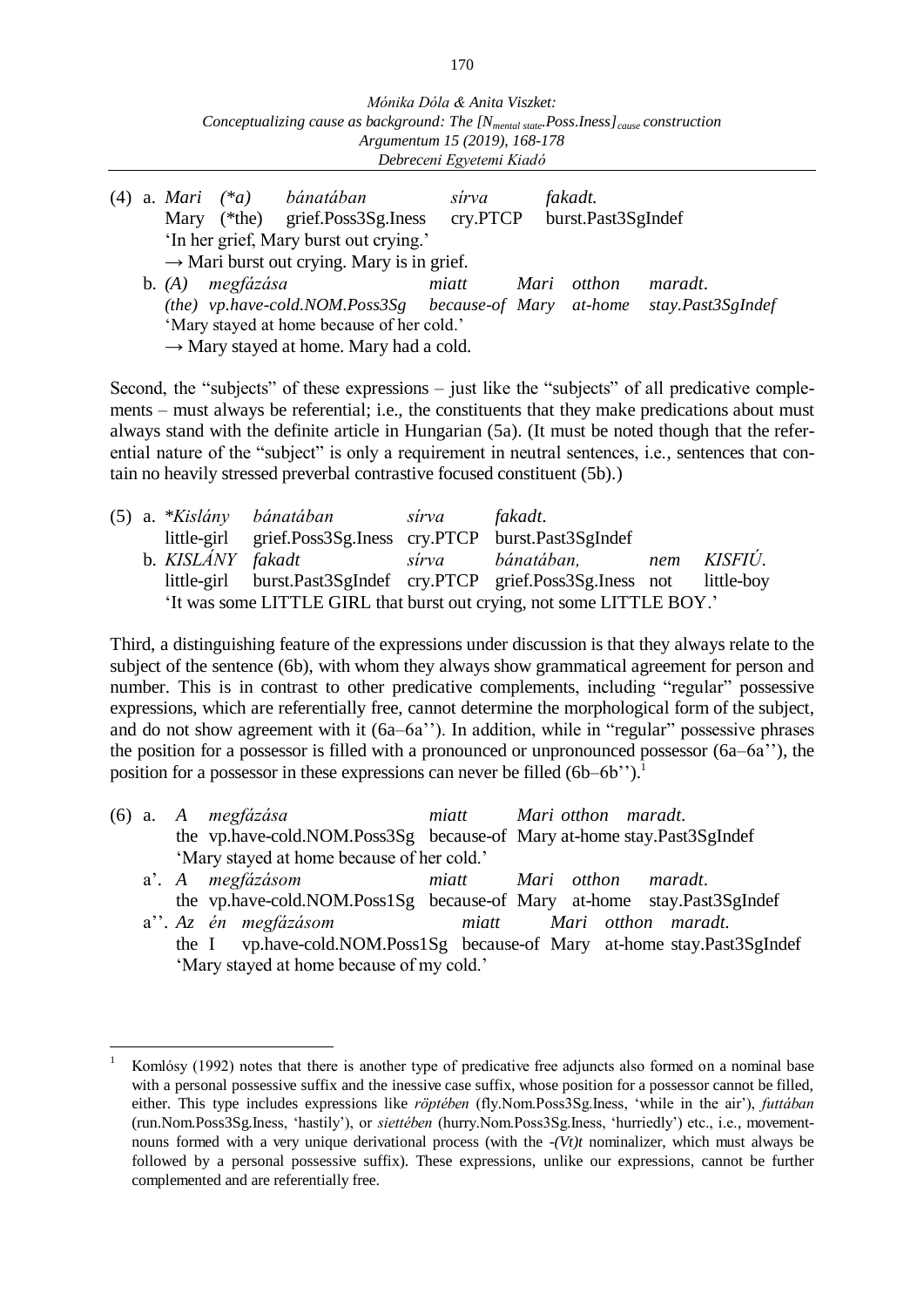| Mónika Dóla & Anita Viszket:                                                            |
|-----------------------------------------------------------------------------------------|
| Conceptualizing cause as background: The $[N_{mental state}.Poss]_{cause}$ construction |
| Argumentum 15 (2019), 168-178                                                           |
| Debreceni Egyetemi Kiadó                                                                |

| b.                                     | Mary            | Mari bánatában<br>grief.Poss3Sg.Iness cry.PTCP |      | sírva      |  | fakadt. | burst.Past3SgIndef                                         |
|----------------------------------------|-----------------|------------------------------------------------|------|------------|--|---------|------------------------------------------------------------|
|                                        |                 | 'In her grief, Mary burst out crying.'         |      |            |  |         |                                                            |
|                                        | b'. *Bánatomban |                                                | Mari | sírva      |  | fakadt. |                                                            |
|                                        |                 | grief.Poss1Sg.Iness Mary cry.PTCP              |      |            |  |         | burst.Past3SgIndef                                         |
|                                        |                 | b''. $*Az$ én bánatomban                       |      | Mari sírva |  |         | fakadt.                                                    |
|                                        |                 |                                                |      |            |  |         | the I grief.Poss3Sg.Iness Mary cry.PTCP burst.Past3SgIndef |
| *'In my grief, Mary burst out crying.' |                 |                                                |      |            |  |         |                                                            |

Fourth, in neutral sentences these expressions may appear in the preverbal zone, where they take the position before the quantifier  $(7a-7a)$ . This sentence position is unusual for predicative complements relating to single arguments, which is what the expressions under analysis are: normally, these cannot appear preverbally amongst such topic-like elements as, for example, the subject and / or the adverb of time.<sup>2</sup> In addition, rather uniquely for constituents without an article, these expressions may also stand postverbally in neutral sentences (7b). Finally, if the expression appears in the preverbal zone after the quantifier, the sentence will be stressed (focused), where the exact expression is the heavily stressed preverbal contrastive focused constituent (7c).

| (7) a. Imre bánatában                                         | leissza<br>mindig   | magát.                       |
|---------------------------------------------------------------|---------------------|------------------------------|
| Imre sorrow.Poss3Sg.Iness always                              |                     | down.drink.Pr3SgDef self.Acc |
| 'Imre, in his sorrow, always drinks himself legless.'         |                     |                              |
| a'. Bánatában                                                 | Imre mindig leissza | magát.                       |
| sorrow.Poss3Sg.Iness Imre always down.drink.Pr3SgDef self.Acc |                     |                              |
| 'In his sorrow, Imre always drinks himself legless.'          |                     |                              |
| b. Imre mindig<br>leissza                                     | magát               | bánatában.                   |
| Imre always down.drink.Pr3SgDef self.Acc                      |                     | sorrow.Poss3Sg.Iness         |
| 'Imre always drinks himself legless in his sorrow.'           |                     |                              |
| <i>BÁNATÁBAN</i><br>c. Imre mindig                            | issza               | magát.<br>le                 |
| Imre always sorrow.Poss3Sg.Iness drink.Pr3SgDef down self.Acc |                     |                              |
| 'It's in his sorrow that Imre always drinks himself legless.' |                     |                              |

The fifth characteristic feature is again a unique one: mental-state-as-cause constructions always contain an element of causality. They express the subject's state of mind or change of state, and at the same time, they present it as the underlying cause for the new situation, i.e., the subject's actions. In his argument for the importance of the causality element, Komlósy (1992) demonstrates that if the semantics of the verb unables the interpretation of the situation as one caused by the subject, e.g., with static verbs (8a) or non-Agent subjects (8b), the use of the expression will render non-grammatical sentences.

|  | (8) a. *Mari bánatában                                | beteg    | volt.           |
|--|-------------------------------------------------------|----------|-----------------|
|  | Mary grief.Poss3Sg.Iness                              | $-111$   | be.Past3SgIndef |
|  | b. *Mari ijedtében                                    | meglátta | Pétert.         |
|  | Mary fright.Poss3Sg.Iness vp.see.Past3SgDef Peter.Acc |          |                 |

<sup>2</sup> Those predicative complements that make predication about the proposition of the sentence as a whole may appear in the preverbal zone, before the quantifier (Komlósy 1992).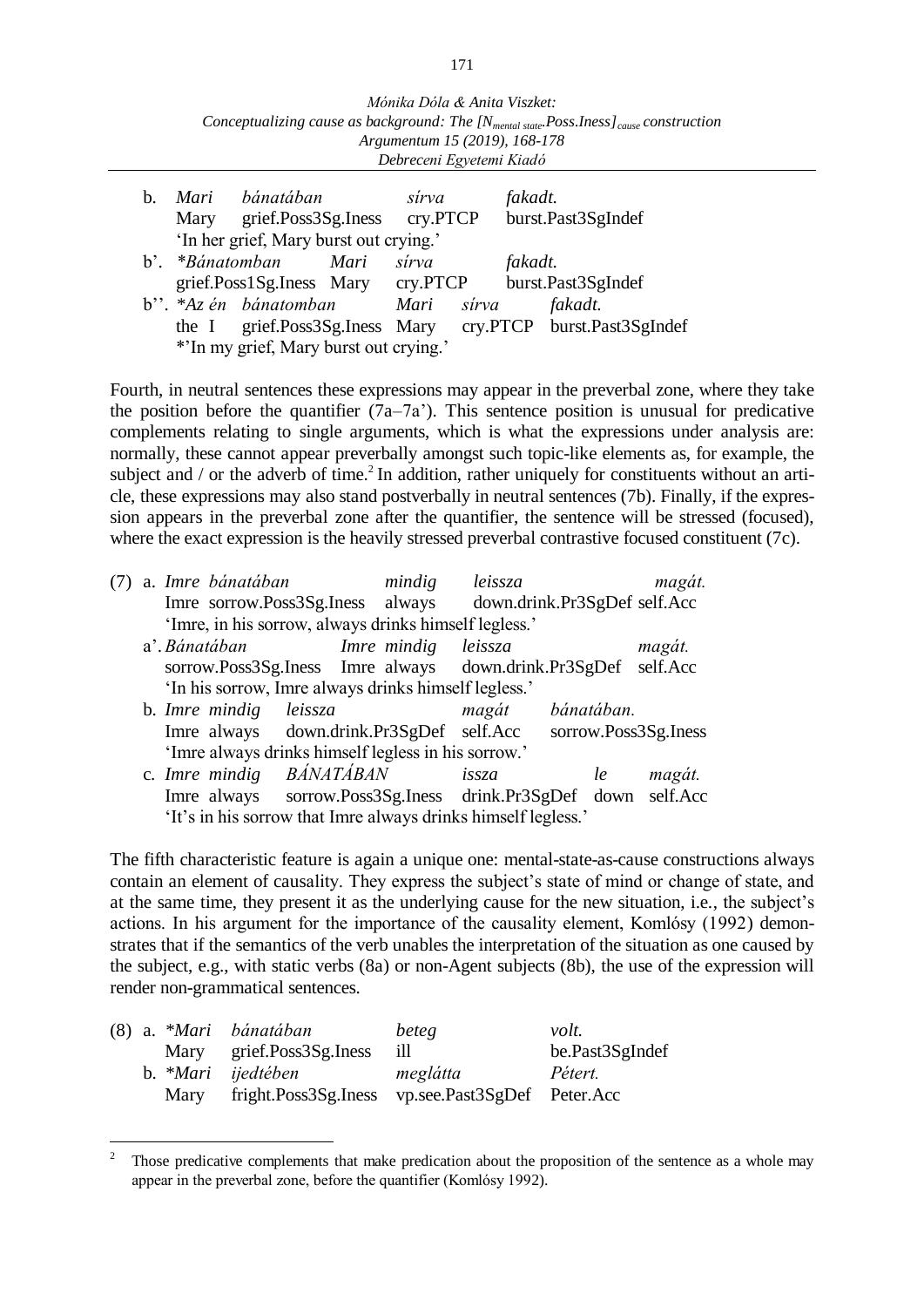In sum, Komlósy (1992) defines the expressions under discussion as a special subgroup of predicative complements. As predicative free adjuncts, they express the subject's state of mind or change of state, and they present it as the underlying cause for the subject's actions. The most unique feature of this subgroup is the personal possessive suffix. Although the presence of this morpheme makes the expressions look like "regular" possessive phrases, in actual text they display a behavior different from what is customary for other possessives. They do not allow for the appearance of the definite article before them, their position for a possessor cannot be filled with a pronoun (either pronounced or unpronounced, as is customary in Hungarian), and they always relate to the subject of the sentence, with whom they must always show agreement through their personal possessive suffix.

## *2.2 The mental-state-as-cause construction*

Based on the findings of the above-reviewed earlier accounts of the phenomenon, we conclude that expressions like *bánatában* 'in his/her grief' form a special group within the Hungarian language system. As for form, they consist of a noun and two suffixes: a personal possessive suffix and the inessive case suffix *-ban/ben*. In neutral sentences, their preferred position is in the preverbal zone, before the quantifier position, but they can also appear postverbally. As for function, the expressions act as predicative complements that relate to the subject of the sentence: they predicate the mental state of the subject of the sentence, and they also predicate that this mental state is the cause for the subject's action or change of state expressed in the main verb.

This special meaning/function imposes several restrictions on various constituents of the sentence and on the behavior of the expressions. First, they do not allow the definite article to appear before them, and their position for a possessor cannot be filled. Second, the noun in the expression must express the mental state of the subject of the sentence, which must be referential and must be an Agent, and with whom the expression must show agreement in person and number, through its personal possessive suffix. Third, the caused situation must be an action, an event or a change of state: the main verb of the sentence must be dynamic. If these requirements are not met, the sentence will be ill formed  $(4a)$ ,  $(5a)$ ,  $(8a)$ ,  $(8b)$ , or the expression with the same morphosyntactical buildup will stop functioning as a mental-state-as-cause construction: it may be an argument of the verb, expressing circumstance other than cause (9).

(9) *Félelmében barátja is osztozott.* fear.Poss3Sg.Iness friend.Poss3Sg also share.Past3SgIndef 'His/her friend also shared in his/her fear.'

 $\overline{a}$ 

The unique characteristics described above authorize the expressions at hand to be regarded as instances of a construction in its own right within the Hungarian language system. We call this construction [N<sub>mental state</sub>.Poss.Iness]<sub>cause</sub> or, for practical reasons, the mental-state-as-cause construction.

As a further evidence for the construction status, we argue that the phenomenon involves a process of grammaticalization, <sup>3</sup> whereby the possessive contained in the expression loses in syntactic freedom and semantic complexity (Lehmann 1985). Although the surface realization of

<sup>3</sup> Grammaticalization is defined here "as the development from lexical to grammatical forms, and from grammatical to even more grammatical forms", where "lexical or less grammaticalized linguistic expressions are pressed into service for the expression of more grammatical functions" (Heine & Song 2011, 590).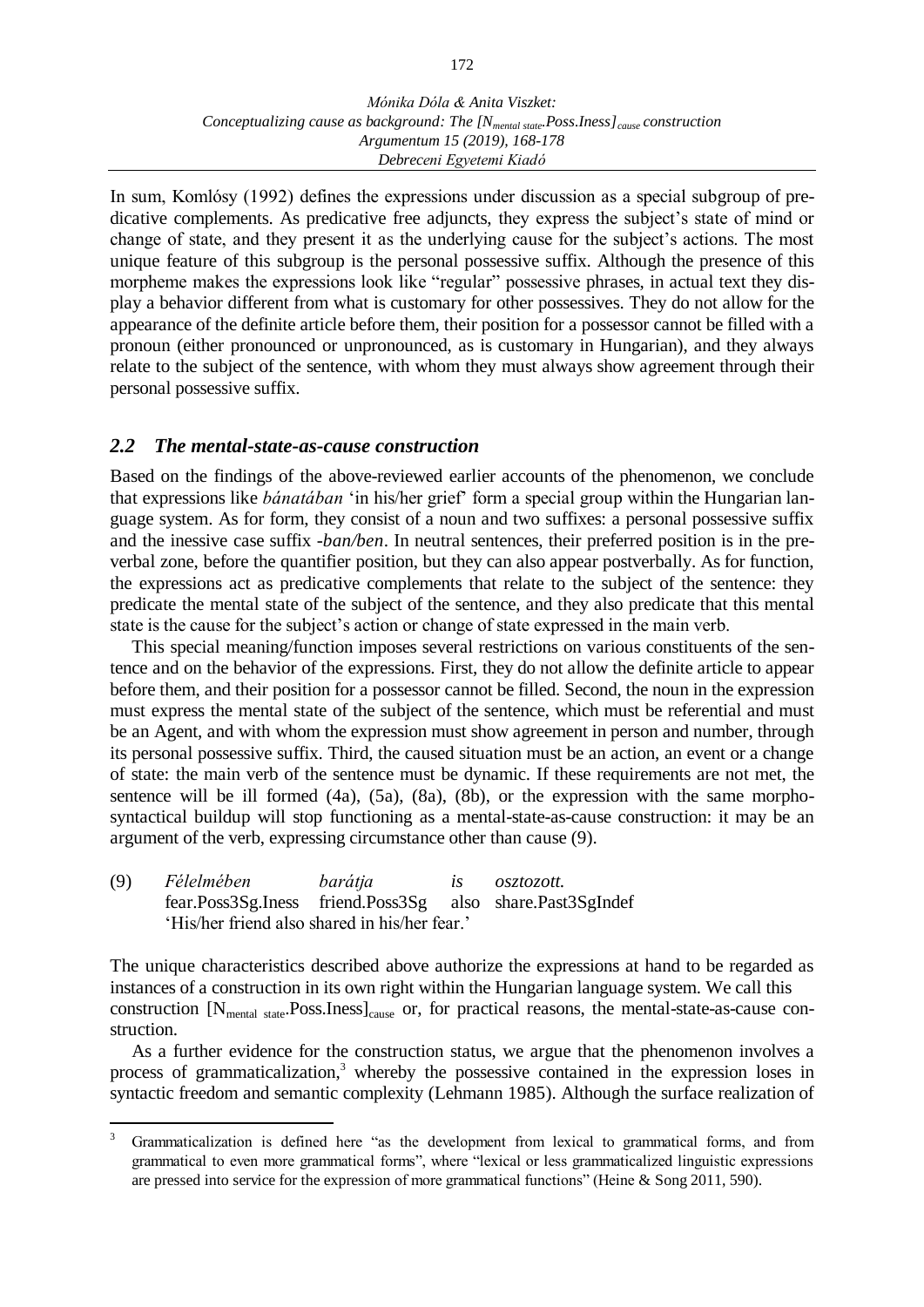the construction, i.e., the fact that it contains a possessive morpheme, makes it look like "regular" Hungarian nominal possessive forms with a case suffix, it behaves unlike those (see above). The personal suffix is, in fact, grammaticalized in the construction, in the following sense. The semantic content of possession as represented in the morpheme is shifted from a more concrete and more easily accessible meaning (e.g., kinship and part/whole relations, or ownership) to a less concrete and less easily accessible meaning content: qualia (Heine and Song 2011: 590). Mental state is presented as possessum, and the person marker serves to ground the mental state to the Agent subject – see  $(10a)$  versus  $(10b)$ .

|                                   | $(10)a.$ Félelemből               | megtámadtam.                            |  |  |  |
|-----------------------------------|-----------------------------------|-----------------------------------------|--|--|--|
|                                   | fear.Elat                         | vp.attack.Past1SgDef                    |  |  |  |
|                                   | 'I attacked him/her out of fear.' |                                         |  |  |  |
|                                   | b. Félelmemben                    | megtámadtam.                            |  |  |  |
|                                   |                                   | fear.Poss1Sg.Iness vp.attack.Past1SgDef |  |  |  |
| 'In my fear, I attacked him/her.' |                                   |                                         |  |  |  |

In parallel, the possessive morpheme and the possessive phrase also lose in syntactic freedom. The possessive suffix must obligatorily show agreement in person and number with the subject of the sentence, while the possessive phrase cannot stand with the definite article, and it "loses" its position for a possessor, furthermore, the expression can only relate to the subject of the sentence.

Finally, we propose that the  $[N_{\text{mental state}}$ . Poss. Iness $]_{\text{cause}}$  construction is, in fact, entrenched (Langacker 1987) for the expression of cause in Hungarian. We suggest that the special arrangement of the linguistic elements in the construction has by now acquired a status in Hungarian speakers' mind whereby it automatically activates a cause-reading. The  $[N_{\text{mental}}]$ state.Poss.Iness]<sub>cause</sub> construction as a cognitive unit encodes the conceptualization of cause, and this conceptualization is what actually imposes the above-mentioned constraints on the behavior of the construction in text. The next section is devoted to the conceptualization of cause in the construction.

# **3 The construction as a conceptual metaphor**

In her semantic-functional grammar of Hungarian as a second language, Hegedűs (2004) discusses the expressions in our focus under cause–effect relationships. She offers an attractive classification of adverbials that may be used in Hungarian simple sentences to express causality (Table 1), classifying the adverbials' case suffixes under the categories of *source* (where from?), *container* (where?), and *goal* (where to?).

| Where from?                    | <b>Where?</b>                     | Where to?                                |
|--------------------------------|-----------------------------------|------------------------------------------|
| Hanyagságból nem tanulta meg a | Fájdalmában jajgatott.            | Belebetegedett a bánatba.                |
| leckéjét.                      | 'S/he was shrieking in her/his    | 'S/he went sick with (lit. <i>into</i> ) |
| 'Out of sloppiness, he didn't  | pain.'                            | grief.'                                  |
| do his homework.'              | Zavar <b>ában</b> a vonaljegyeket |                                          |
|                                | tépdeste.                         |                                          |
|                                | 'S/he was tearing up the tickets  |                                          |
|                                | in her/his embarrassment.'        |                                          |

*Table 1. Selection of case suffixes for cause–effect relationships (after Hegedűs 2004: 185)*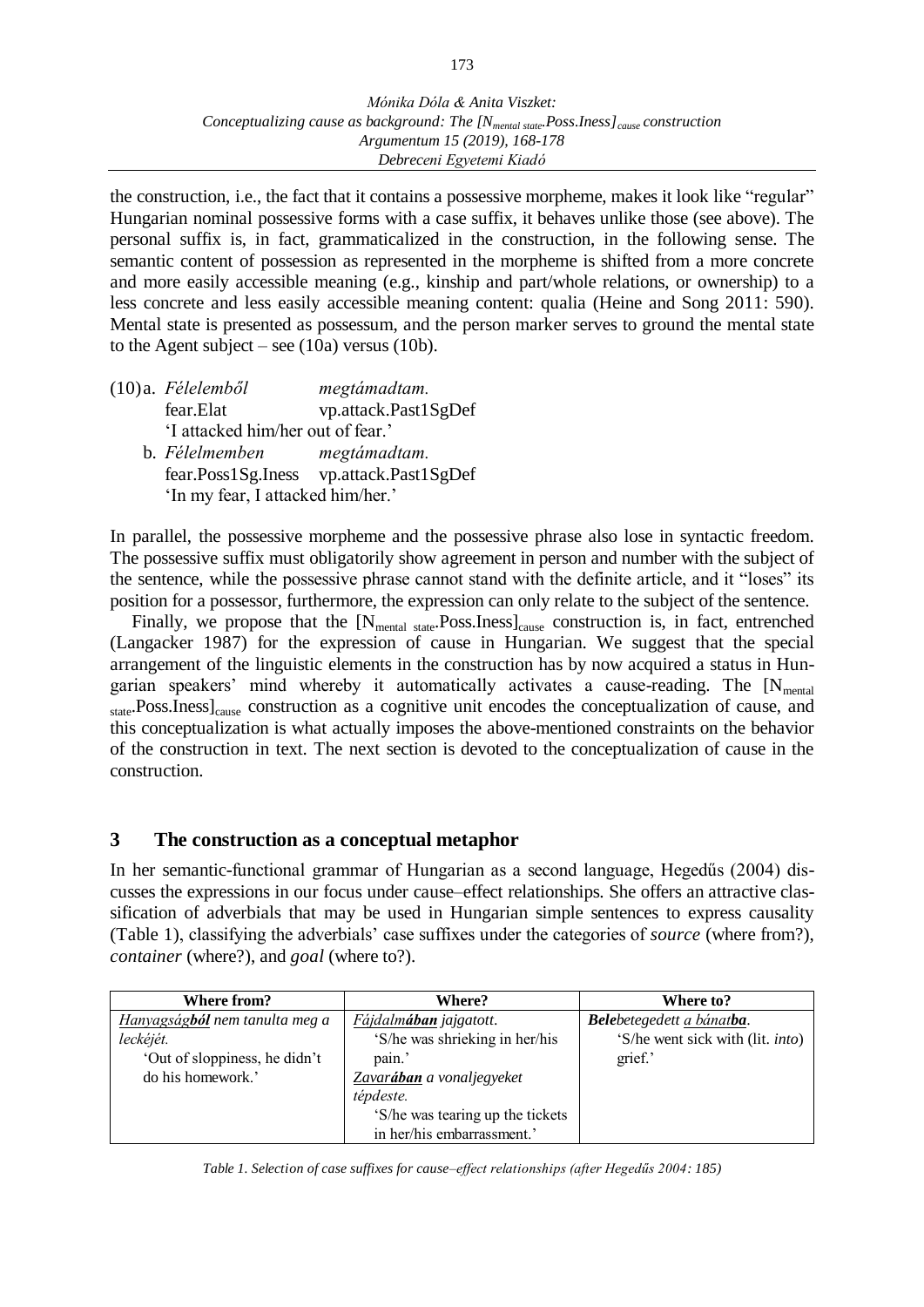According to Hegedűs (2004), in Hungarian simple sentences, cause is most often expressed with the help of case endings belonging to the *where from?* group – that is, cause is most often conceptualized as *source* or *motion from*. However, in the mental-state-as-cause construction, cause is conceptualized as *being in a container*. In fact, certain mental-state nouns can be used both with the elative and with the inessive case suffix, as predicative complements expressing cause  $(11a)–(11d)$ .

| (11)a. Irigységből                | elloptad?!          |
|-----------------------------------|---------------------|
| envy.Elat                         | vp.steal.Past2SgDef |
| 'Did you steal it out of envy?!'  |                     |
| b. Irigységedben                  | elloptad?!          |
| envy.Poss2Sg.Iness                | vp.steal.Past2SgDef |
| 'Did you steal it in your envy?!' |                     |
| c. Gyávaságból                    | hazudtam.           |
| coward.ness.Elat                  | lie.Past1SgIndef    |
| 'I lied out of cowardice.'        |                     |
| d. Gyávaságomban                  | hazudtam.           |
| coward.ness.Poss1Sg.Iness         | lie.Past1SgIndef    |
| 'In my cowardice, I lied.'        |                     |

Apart from the obvious structural difference that the elative construction cannot take the possessive personal suffix while the inessive construction must always feature it, the functional difference between the two constructions is rather subtle and presumably conceptual. Conceptual Metaphor Theory (CMT) offers a possible explanation for this difference (Lakoff & Johnson 1980).

Conceptual Metaphor Theory claims that *cause* and *motion* are inseparable in the human mind (Woźny 2013): *cause* is often conceptualized as *force*, i.e., something powerful enough to make a *change*, and *change* is often viewed as *motion* (Cserép 2014: 265). In addition, humans experience *cause–effect* relationships in time, as *antecedent–consequence* relationships (Hegedűs 2004: 185), and conceptualize time as *motion in space*. Based on this, it seems plausible why the conceptualization of cause can be encoded in *source* or *motion from* endings in (the Hungarian) language. As for mental states, CMT proposes that "emotional states are very commonly conceptualized as containers" (Cserép 2014: 265). In addition, due to the general experience that humans respond to their emotions or to the fact that humans attribute mental states to themselves and to each other, assuming a causal relationship between mental states and actions/behavior (theory of mind), emotions are also often conceptualized as forces (Kövecses 2014: 16–17; Martsa 2007: 209). As a result, the conceptualization of mental states as causes can also be encoded in *container* or *where*? endings in (the Hungarian) language. This is in line with CMT, which claims that concepts are not tied to source domains on a one-and-only basis; one target domain may be linked to several source domains (Andor 2004: 371).

Hypothetically, we can infer that the elative case suffix *-ból/ből*, due to its dynamism and direction (*motion from*), is indeed a more plausible way of expressing cause than the inessive  *ban/ben* ending, which, due to its static nature, lends itself more to the expression of condition (*being in a container*). It is only through association (condition as cause) that the inessive case suffix may have come to express cause with mental-state nouns. And maybe this is exactly why it "needs" the possessive suffix in Hungarian: to disambiguate its two uses of when it predicates condition (12a) and when it predicates condition as cause (12b).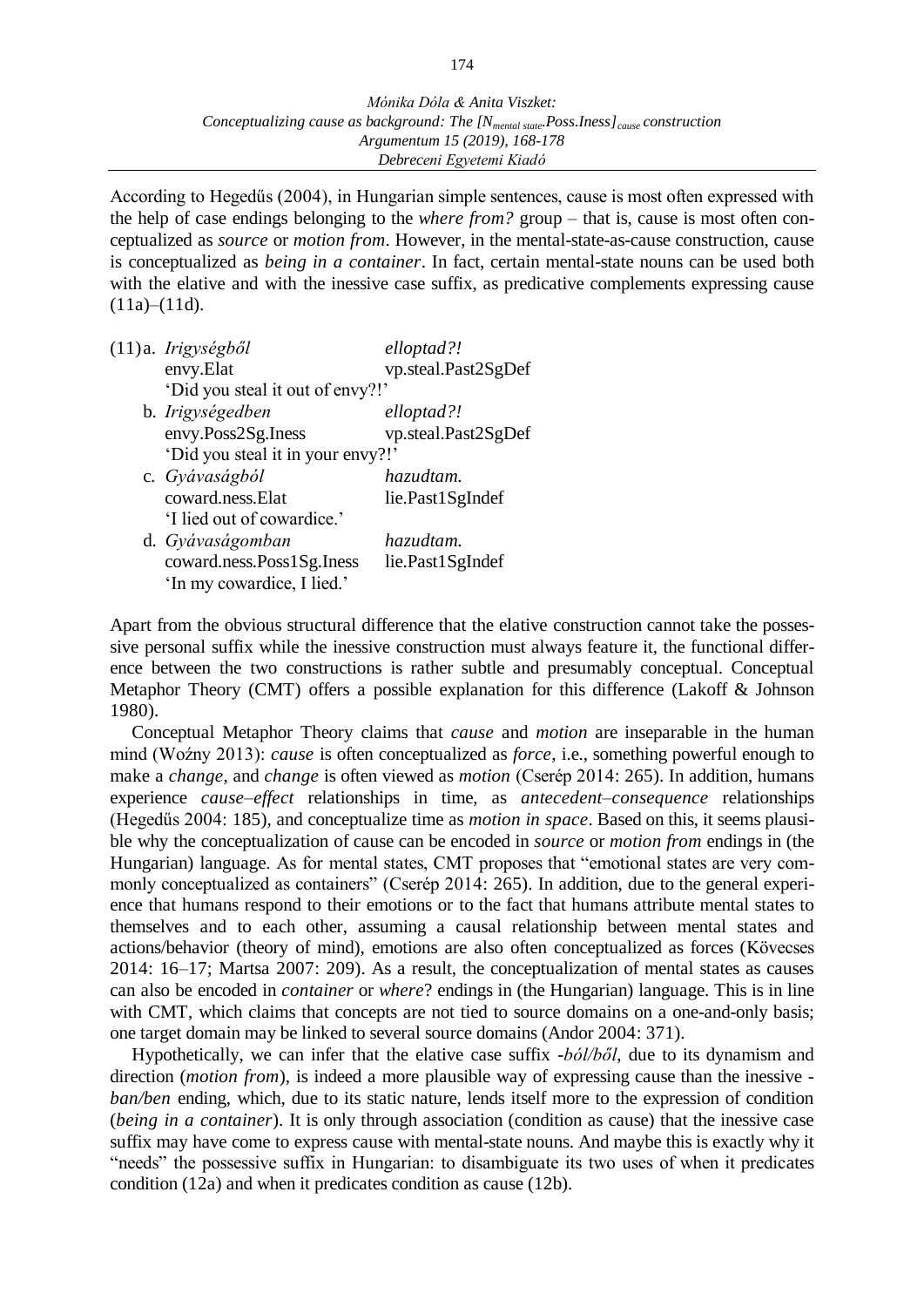- (12)a. *Haragban vannak.* wrath.Iness be.Pr3PlIndef 'They are on bad terms.'
	- b. *Haragjukban összeverekedtek.* wrath.Poss3Pl.Iness vp.fight.Past3PlIndef 'In their rage, they got into a fight.'

Again hypothetically, with time and through frequent use with the meaning element of causality, the formation with the possessive morpheme may have become "taken" for the expression of mental-state-as-cause. Finally, by now, it has become a much more productive way (13b), (13d) of expressing mental-state-as-cause than the elative version (13a), (13c). The latter is more productive with a narrower range of mental states such as stable, inner-personality-quality type emotions (11a), (11c) and knowledge and thoughts (13e), (13g), and other non-mental-state nouns.

| $(13)a.$ * $F$ eszültségből                                |                 | ordítani                    | kezdett. |                     |                 |
|------------------------------------------------------------|-----------------|-----------------------------|----------|---------------------|-----------------|
| tenseness. Elat                                            |                 | scream.Inf                  |          | start.Past3SgIndef  |                 |
| b. Feszültségében                                          |                 | orditani                    | kezdett. |                     |                 |
| tenseness.Poss3Sg.Iness scream.Inf                         |                 |                             |          | start.Past3SgIndef  |                 |
| 'In her/his tenseness, s/he started to scream.'            |                 |                             |          |                     |                 |
| c. *Depresszióból                                          |                 | megölte                     |          | magát.              |                 |
| depression. Elat                                           |                 | vp.kill.Past3SgDef self.Acc |          |                     |                 |
| d. Depressziójában                                         |                 | megölte                     |          | magát.              |                 |
| depression.Poss3Sg.Iness vp.kill.Past3SgDef self.Acc       |                 |                             |          |                     |                 |
| 'In her/his depression, s/he killed herself/himself.'      |                 |                             |          |                     |                 |
| e. Hirtelen                                                | elhatározásból  |                             |          | lemondott.          |                 |
| sudden                                                     | decision.Elat   |                             |          | resign.Past3SgIndef |                 |
| lit. 'S/he resigned out of a sudden decision.'             |                 |                             |          |                     |                 |
| 'His/her resignation was his/her sudden decision.'         |                 |                             |          |                     |                 |
| f. *Hirtelen                                               |                 | elhatározásában             |          | lemondott.          |                 |
| sudden                                                     |                 | decision.Poss3Sg.Iness      |          | resign.Past3SgIndef |                 |
| g. Milyen                                                  | megfontolásból  |                             |          | döntött             | igy?            |
| what-kind consideration.Elat                               |                 |                             |          | decide.Past3SgIndef | <b>SO</b>       |
| lit. 'Out of what consideration did s/he decide that way?" |                 |                             |          |                     |                 |
| 'What made him/her decide that way?                        |                 |                             |          |                     |                 |
| h. * <i>Milyen</i>                                         | megfontolásában |                             |          | döntött             | igy?            |
| what-kind                                                  |                 | consideration.Poss3Sg.Iness |          | decide.Past3SgIndef | SO <sub>1</sub> |
|                                                            |                 |                             |          |                     |                 |

Returning to the difference between the alternatives in  $(11a)–(11b)$  and  $(11c)–(11d)$ , in line with CMT, it may be described as follows: although both versions express the mental state of the Agent subject as a cause for their action, and although this mental state is conceptualized in both versions as *container*, in the elative construction, cause is conceptualized as *motion out of a container*, while in the [N<sub>mental state</sub>.Poss.Iness]<sub>cause</sub> construction, it is conceptualized as *being in a container*. Thus, mental-state-as-cause conveys more dynamism in the former version than in the latter one, where it is profiled similar to static conditions. We propose, therefore, that in the elative construction, mental-state-as-cause is conceptualized as  $dynamic force$ , while in the  $[N<sub>mental</sub>]$ state.Poss.Iness]<sub>cause</sub> construction, it is conceptualized more as *background*. Mental-state as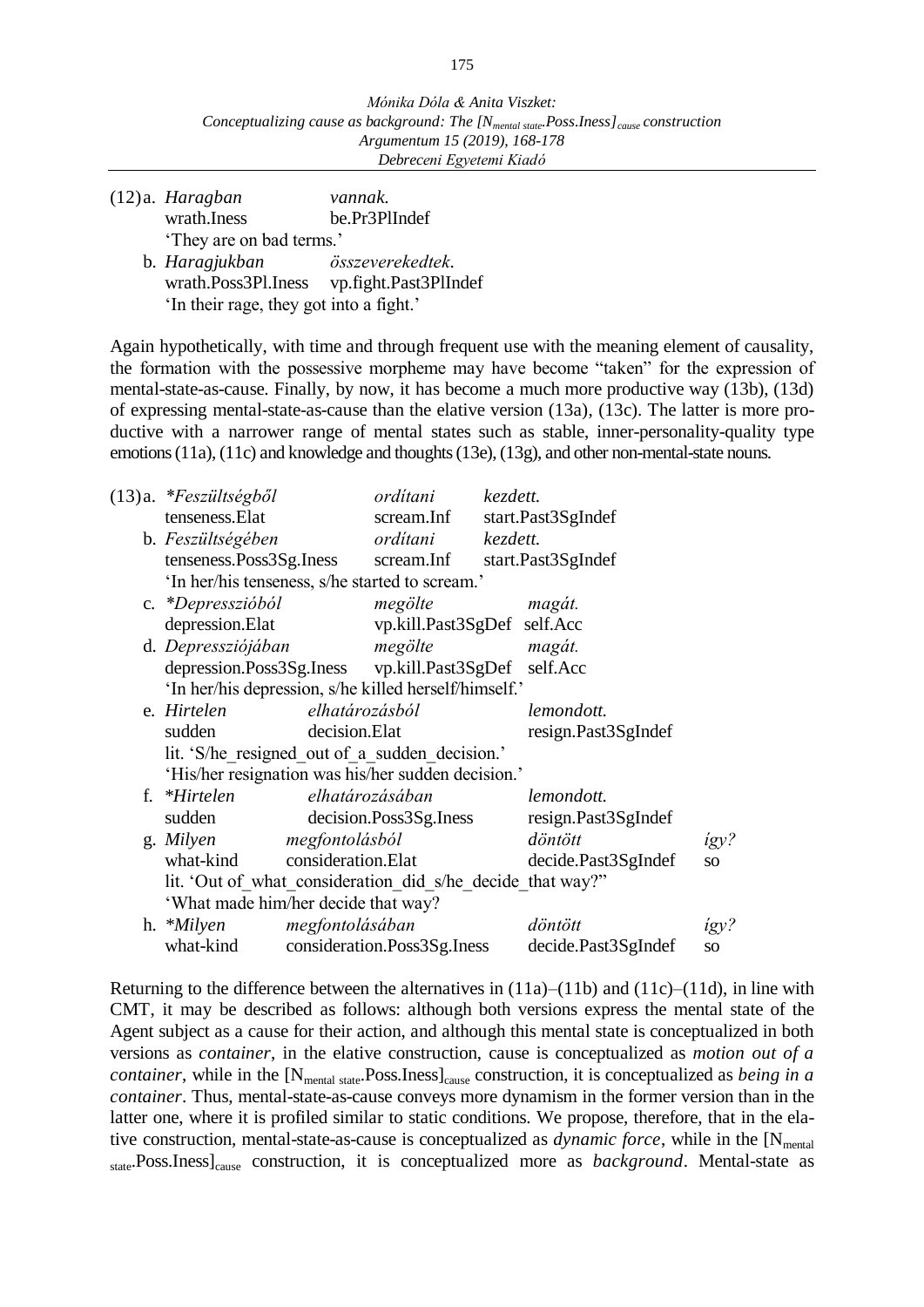*background*-type of cause is posited in the intersection of *condition*, on the one hand, and *cause as dynamic force*, on the other hand.

The idea that the  $[N_{\text{mental state}}$ . Poss. Iness $]_{\text{cause}}$  construction portrays mental-state-as-cause as *background*, i.e., as something halfway between *condition* and *cause as dynamic force*, is also supported by the "question–answer" test. In this test drawing on the "questioning"-strategy used in traditional approaches to grammar, we make questions about the sentence and we answer them with the appropriate constituents of the sentence. As  $(14)$  demonstrates, although we know that we must use a *why*? question for the mental-state-as-cause construction,<sup>4</sup> we cannot answer it by repeating the constituent as it appears in the sentence: we can only answer with a *because*-clause in which we make predication about the mental state of the subject as their condition.

- (14) *Megalázottságában Gabi lehajtotta a fejét.* humiliation.Poss3Sg.Iness Gabi vp.bow.Past3gDef the head.Poss3Sg.Acc 'In her humiliation, Gabi bowed her head.'
- → *Miért hajtotta le Gabi a fejét?* ' '**Why** did Gabi bow her head?'
- → **\****Megalázottságában.* **\***'In her humiliation.'

 $\overline{a}$ 

→ **Mert** megalázottnak érezte magát. / Mert megalázott volt. '**Because** she felt humiliated.' / 'Because she was humiliated.'

In addition, the proposition above is further supported by a number of borderline cases, where the  $[N_{\text{mental state}}$ . Poss. Iness  $]_{\text{cause}}$  construction partly expresses condition, and partly cause – occasionally even with illness/symptom-nouns (15a), non-Agent subjects (15b), and static verbs with the modifier *csak* 'just' (15c)–(15d).

|                                                   | félt                                                       |      | megszólalni.                                                                                                                                                                                                                                                                      |
|---------------------------------------------------|------------------------------------------------------------|------|-----------------------------------------------------------------------------------------------------------------------------------------------------------------------------------------------------------------------------------------------------------------------------------|
|                                                   |                                                            |      |                                                                                                                                                                                                                                                                                   |
| 'In her/his terror, s/he was scared to speak up.' |                                                            |      |                                                                                                                                                                                                                                                                                   |
|                                                   |                                                            |      | szótlanul.                                                                                                                                                                                                                                                                        |
|                                                   |                                                            |      |                                                                                                                                                                                                                                                                                   |
| 'S/he just sat there speechless in dread.'        |                                                            |      |                                                                                                                                                                                                                                                                                   |
|                                                   |                                                            |      |                                                                                                                                                                                                                                                                                   |
| surprise.Poss3Sg.Iness                            |                                                            | just | look.Past3Sg.Indef                                                                                                                                                                                                                                                                |
| 'S/he was just staring in surprise.'              |                                                            |      |                                                                                                                                                                                                                                                                                   |
|                                                   | (15)a. <i>Lázában</i><br>b. Rémületében<br>c. Rettegésében |      | félrebeszélt.<br>fever.Poss3Sg.Iness aside-speak.Past3SgIndef<br>'In her/his fever, s/he talked nonsense.'<br>terror.Poss3Gg.Iness be-scared.Past3Sg.Def vp.speak.Inf<br>csak ült<br>dread.Poss3Sg.Iness just sit.Past3Sg.Indef word.without.ly<br>d. Meglepetésében csak nézett. |

In these examples, the "question–answer" test works even less: there is not even a "good" question word or phrase to use. One might try several different options, e.g., *when?*, *why?, how?*, *feeling*  what?, only to find that in actual fact none of them seems to be a truly good solution alone.

<sup>4</sup> In fact, this test also highlights the unscientific nature of the traditional *questioning*-technique in parsing: we only know what question to ask (*why?*) because we already know that the constituent expresses cause in the sentence.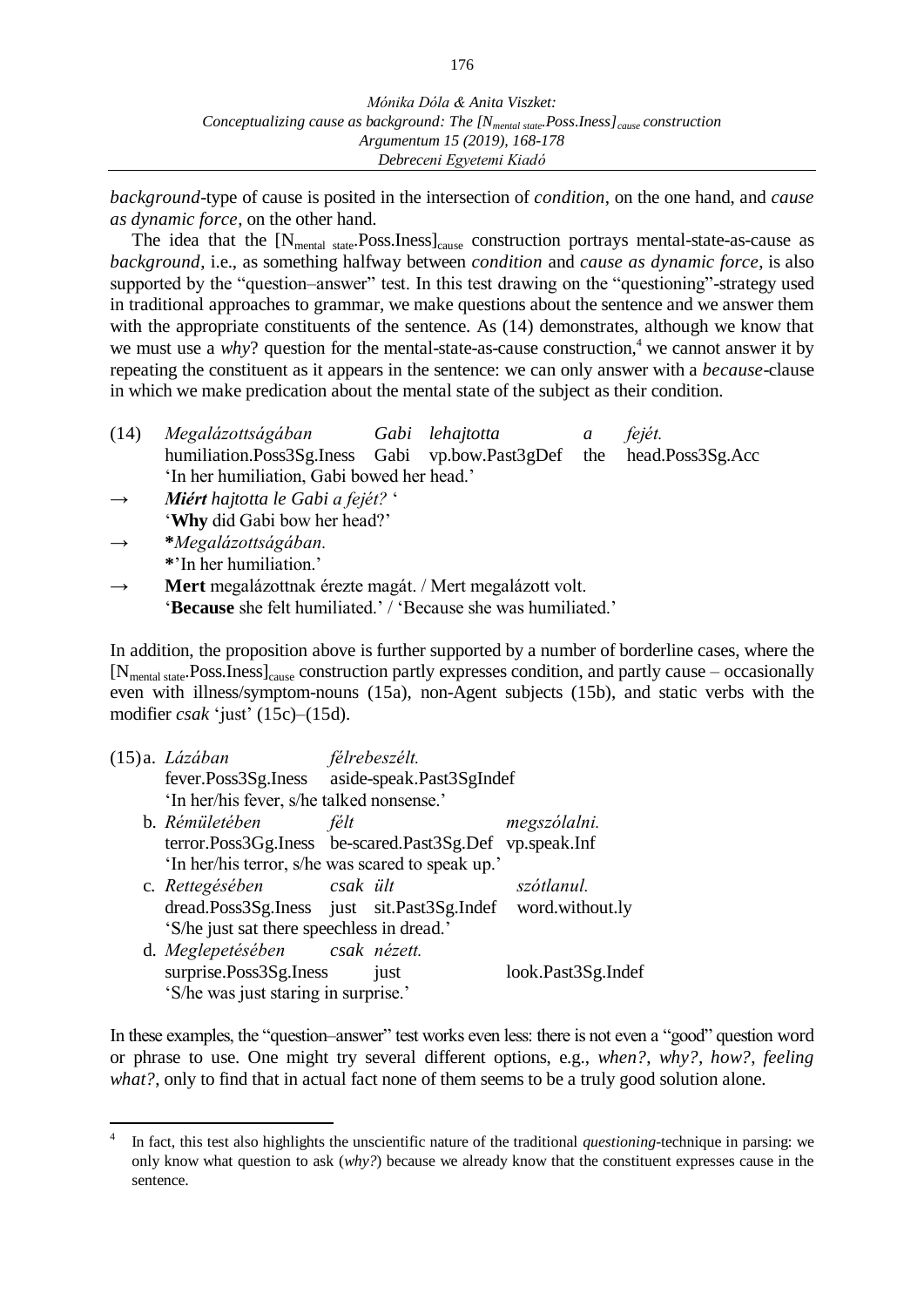*Mónika Dóla & Anita Viszket: Conceptualizing cause as background: The [Nmental state.Poss.Iness]cause construction Argumentum 15 (2019), 168-178 Debreceni Egyetemi Kiadó*

Finally, the possible translations for (15a)–(15d) are also suggestive of a *background*-type conceptualization of mental-state-as-cause in the  $[N_{\text{mental state}}$ . Poss.Iness]<sub>cause</sub> construction. Sentence (15a), for instance, could be translated into English both as 'S/he talked nonsense because s/he had fever' (cause) and also as 'Sick with fever, s/he talked nonsense' (condition). Furthermore, (15c) and (15d) cannot feature the possessive pronoun (e.g., \*'S/he was just staring *in* his/her surprise'), as opposed to all other English translations in this paper, which highlights the problem from a different angle.

In English, a similar construction to  $[N_{\text{mental state}}$ . Poss. Iness $]_{\text{cause}}$  is available for the expression of mental-state-as-cause, where the mental-state noun stands with the preposition *in* and (in lack of sufficient data, presumably optionally) with a possessive pronoun (16a)–(16b).

(16)a. *In embarrassment, Jane covered her face.*

b. *In her embarrassment, Jane covered her face.*

Without analyzing the English construction(s), we raise the following questions: Are the short and the long *in*-prepositional phrases (PP) interchangeable (e.g., *in fury* vs. *in my/your/his etc. fury*) in the expression of mental-state-as-cause? Is there any difference between them? What is the function of the possessive pronoun in the long *in*-PP? How do the *in*-PPs behave compared to adverbs of manner (e.g., *Embarrassedly, Jane covered her face*), participles (e.g., *(Being) Embarrassed, Jane covered her face*) and adverb clauses of cause (e.g., *Jane covered her face because she was embarrassed*)? Is it possible that these expressions present a cline between condition and cause? We leave these questions to further research. Here, we only wish to point out some of the problems that the construction also presents in English. We also wish to raise the idea that the curious case of the two English *in*-PPs with mental-state nouns might support our proposal that in the [N<sub>mental state</sub>.Poss.Iness]<sub>cause</sub> construction, mental-state is profiled as *background*, sharing the features of both cause and condition.

#### **4 Conclusions**

In the paper, we established that Hungarian expressions like *megdöbbenésében* 'in his/her astonishment' and *izgalmamban* 'in my excitement' behave in the sentence as predicative complements that both predicate the mental state of the Agent subject and that this mental state is the cause for the subject's action or change of state expressed in the main verb. We described the morpho-syntactical and lexical-semantic restrictions that this special meaning/function imposes on the expressions themselves and on the sentences in which they appear. We argued that in the expressions, the possessive morpheme/phrase is subject to grammaticalization in that it loses in syntactic freedom and semantic complexity. Based on our findings, we proposed that these expressions should be viewed as instances of a construction in its own right within the Hungarian language system. We called this construction the mental-state-as-cause construction or  $[N_{\text{mental}}]$ state.Poss.Iness]<sub>cause</sub>. We formulated that this particular construction is, in fact, entrenched for the expression of cause in Hungarian: as a cognitive unit, it encodes the conceptualization of cause, and it is this conceptualization that imposes the various constraints on the behavior of the construction in text. Finally, we proposed that in the construction, the concept of mental-state is metaphorically defined and conceptualized as *being in a container* and, due to the theory of mind, it is also conceptualized as *force*. As a result of this "double-sidedness", mental-state-as